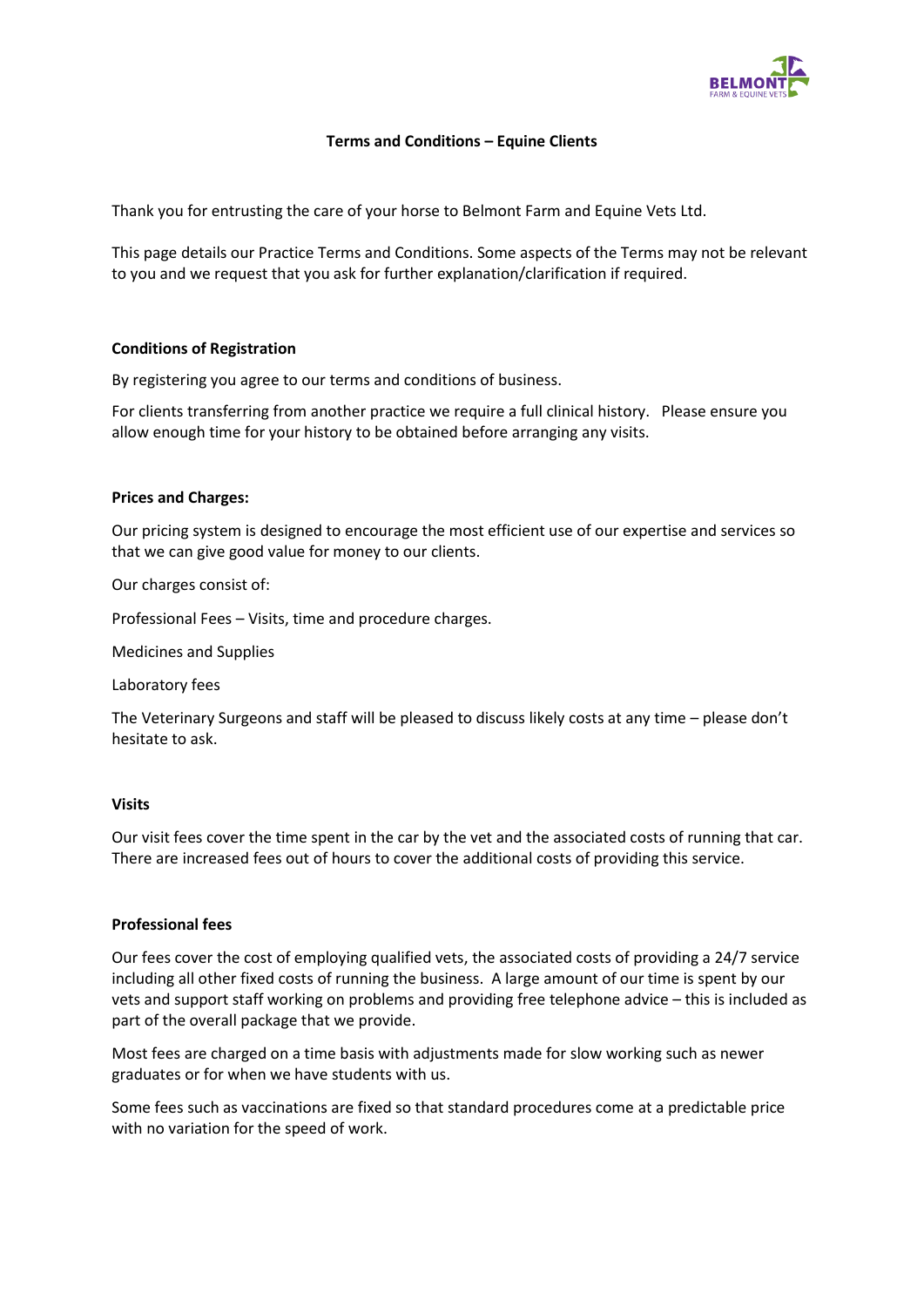

# **Medicines**

We strive to ensure that our medicine costs are fair against the market, including internet prices. The sale price of medicines includes their cost price as well as a mark-up to cover the costs of obtaining, storing and dispensing them.

### **Prescriptions**

Prescriptions are available on request and will be charged for

You may obtain Prescription Only Medicines Veterinary (POM-Vs) from us or ask for a prescription and obtain these from another veterinary surgeon or pharmacy.

We are only able to prescribe POM-Vs for animals under our care. For animals to be under our care they must have been examined within the last 6 months.

A prescription may not be appropriate if immediate treatment is necessary.

You will be informed, on request, of the price of any medicine that may be dispensed for your animal.

The general policy of this practice is to re-assess an animal requiring repeat prescriptions every 6 months, but this may vary with individual circumstances.

Further information on the prices of medicines is available on request.

#### **Discounts**

We offer discounts on full boxes of some regular medications as long as your account is up to date and payment is made at the time of collection.

#### **Standard Terms of Business**

Payments can be made by BACS, cash or card.

To qualify for the above discounts your account must remain within our standard terms:

Our standard terms are 30 days – i.e. payment before the last day of the month no matter when the invoice is received.

Accounts that are 60 days or more overdue will have a 10% surcharge applied per month to any sum 60 days or more overdue.

For accounts that are not kept within our standard terms we reserve the rights to remove all credit terms and to no longer provide any routine veterinary services. Emergency work only will be done.

Any credit card payment not honoured, and any cash tendered that is found to be counterfeit will result in the original account being restored to the original sum with further charges added in respect of bank charges and administration costs.

If payments are not made and it is considered necessary to refer an account to a debt collection agency, any fees incurred will be added to the account being pursued.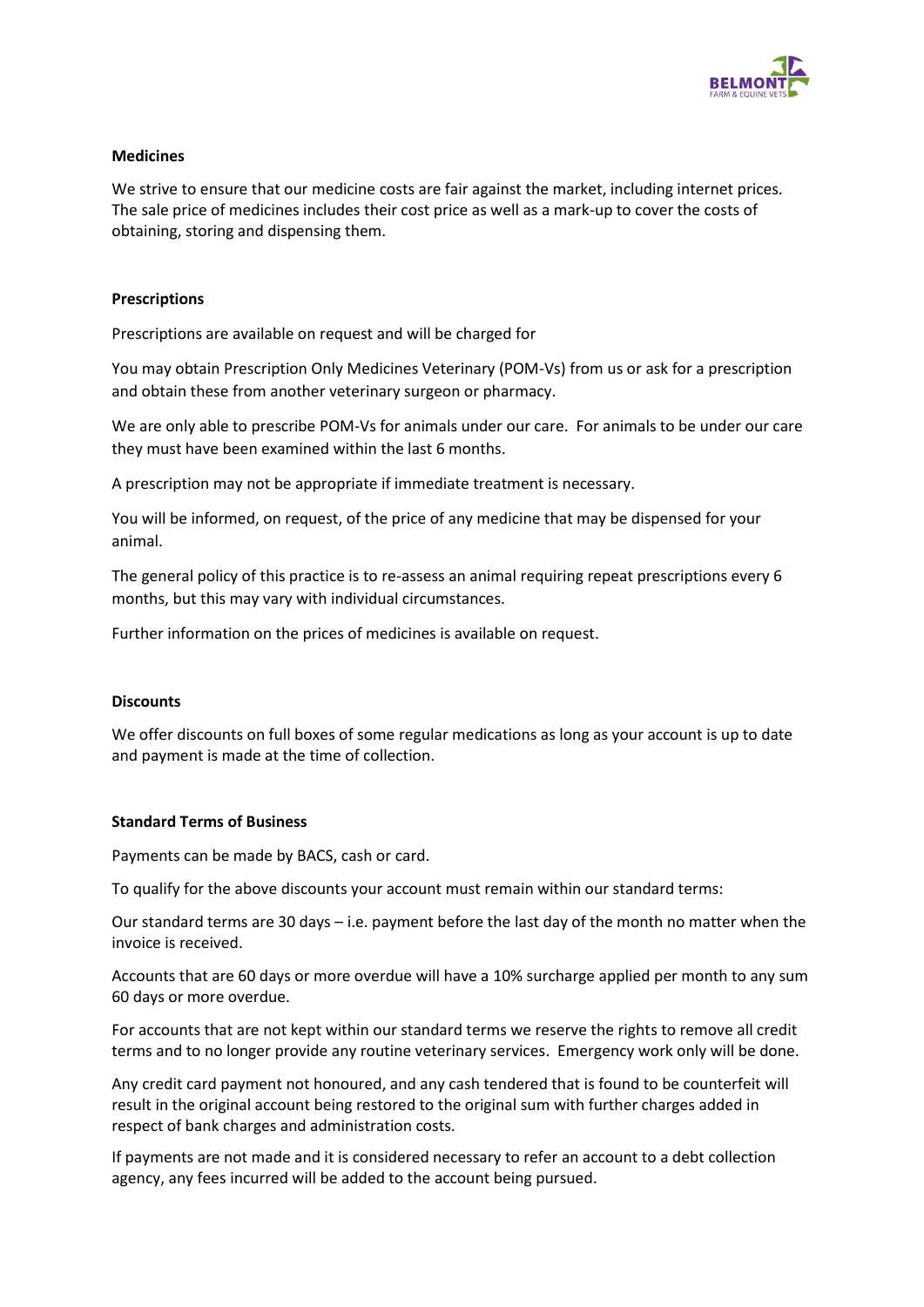

# **Inability to pay**

If for any reason you are unable to settle your account as specified, we ask you to discuss the matter as soon as possible with one of our Office Managers, Michelle Harris or Sybil Legge.

# **Arranging visits:**

We will endeavour to meet your requirements in relation to routine visits but in order to plan our working day and meet your time scales we ask if you could provide us with as much notice as possible. Emergencies will always be treated as a matter of urgency and dealt with accordingly.

At the end of each visit the vet will present you with an advice sheet to check and initial. One copy is for your records and will show a record of medication given, batch numbers and work carried out.

### **Out of Hours policy**

Out of hours: We provide a 24hr out of hours emergency service for our clients. By ringing the normal telephone number you will hear an answer phone message giving contact details of the Veterinary Surgeon on duty. Please listen to this message carefully. Once you have contacted the Veterinary Surgeon they will arrange to come out to your premises if required.

### **Ordering of drugs**:

In order for us to provide you with medication for your horses, your horses must be under our care. You will need to register your horses with the practice. All drug requests must be authorised by a Veterinary Surgeon – to avoid having to wait for drugs to be authorised and then put up we would ideally like you to ring your order through 24 hrs in advance. We realise that this is not always possible or convenient and will try to accommodate you as much as possible. We can give written prescriptions on request. There is a charge for the vet to do this and we require 48 hours' notice.

#### **Drugs on special orders**

Any items that we do not normally keep in stock require at least one working day's notice

#### **General**

Belmont Farm and Equine Vets may contact you either by letter, phone, text or electronic means in order to advise you of outstanding account and any marketing offers that might be of benefit to you or your horses. Please inform us if you wish no contact to be made. However, please be aware that this will remove the ability of the Practice to send vaccination reminders.

Reminders are provided as a complimentary service to our clients. Belmont Farm and Equine Vets accepts no liability for any loss, damages or costs which may result from the failure of a client to receive any reminder.

No addition or variation of these conditions will bind the practice unless it is specifically agreed in writing and signed by a Director. No agent or person employed by, or under contract with Belmont Farm and Equine Vets has the authority to alter or vary these conditions in any way.